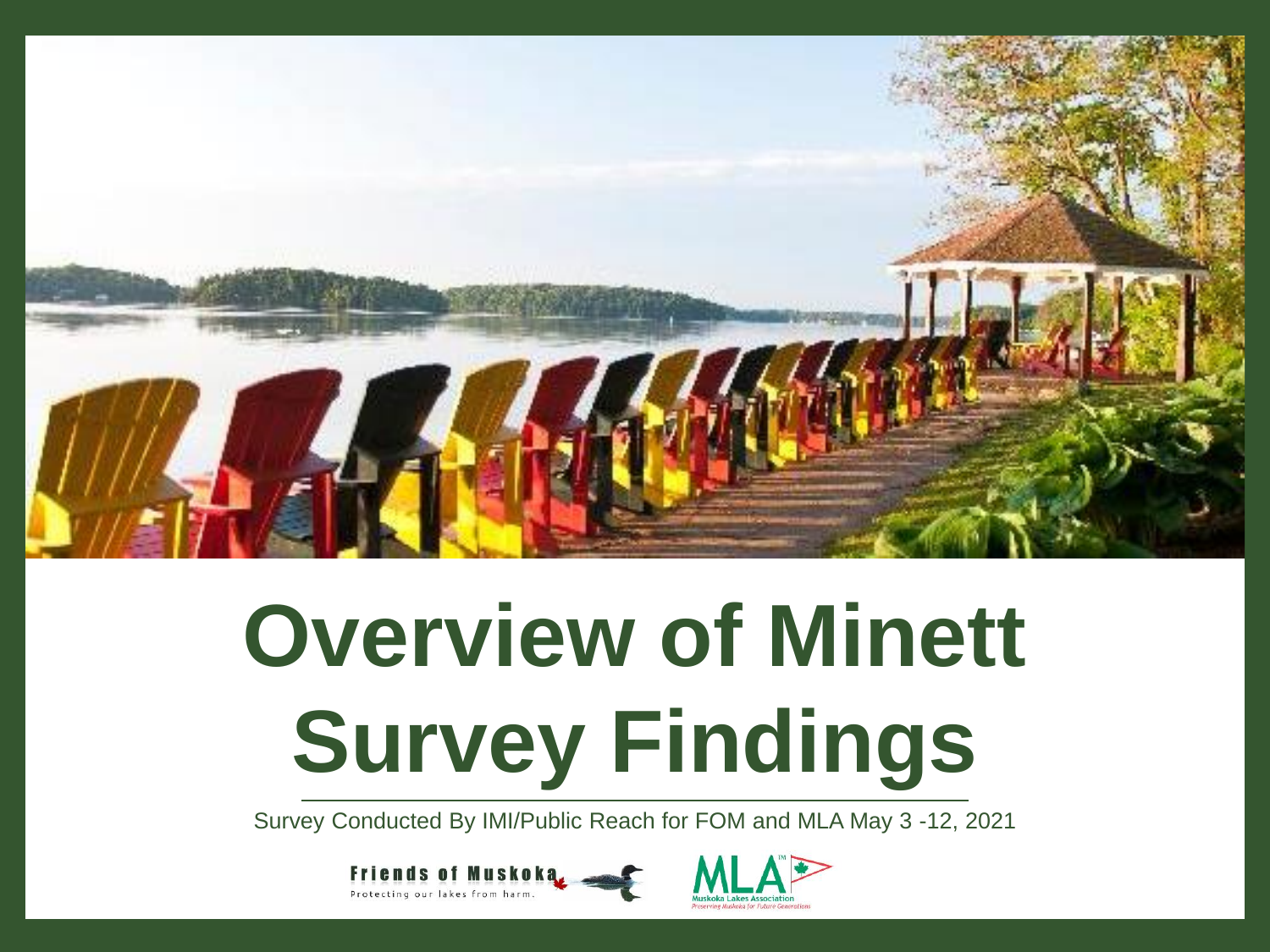### **1,530 Muskoka Voices Heard\***

#### **Who Spoke Up?**

Minett  $= 185$ Peninsula Road  $= 517$ Lake Rosseau = 511 Big Three Lakes =  $1,187$ Township of Muskoka Lakes  $= 1,076$ Township of Muskoka Lakes + Seguin =  $1,255$ 

#### **Members' Voices\*\***

Muskoka Lakes Association = 1,032 Friends of Muskoka = 620 Safe Quiet Lakes = 376 Muskoka Ratepayers' Association = 191 Muskoka Steamships & Discovery Centre = 135 Friends of Muskoka Watershed = 119 44 Lake, Island, Road and Other Associations = 312

Based on 1,530 responses, representing more than 4,500 people as at May 12. Some respondents belong to multiple associations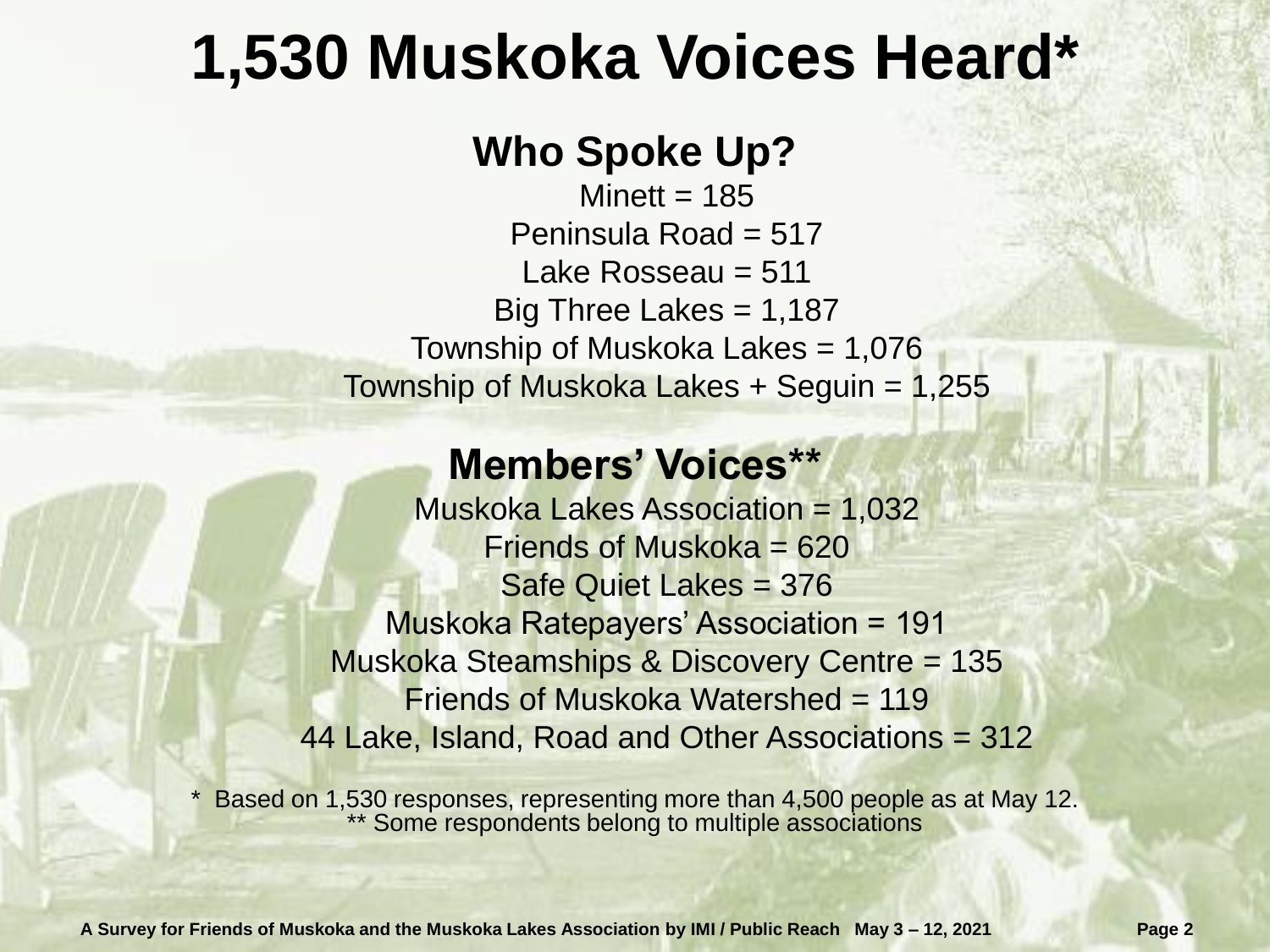# **Expert Survey Design & Methodology Generate Accurate Findings**

- **Expertise Retained: IMI Research / Public Reach**
	- Blue chip clientele
	- 50 years of research studies

#### • **Respondents Highly Engaged**

- 17 minutes average survey completion time
- 49% volunteered email addresses for follow up
- 1,505 of 1,530 volunteered 4,461 candid comments

#### • **Survey Findings Accurate, Reliable & Overwhelming**

- Large sample size; low error rate
- Rare consistency in responses
- No statistical difference in responses between 304 full time homes and 1,003 seasonal homes
- A clear, single overarching message from respondents…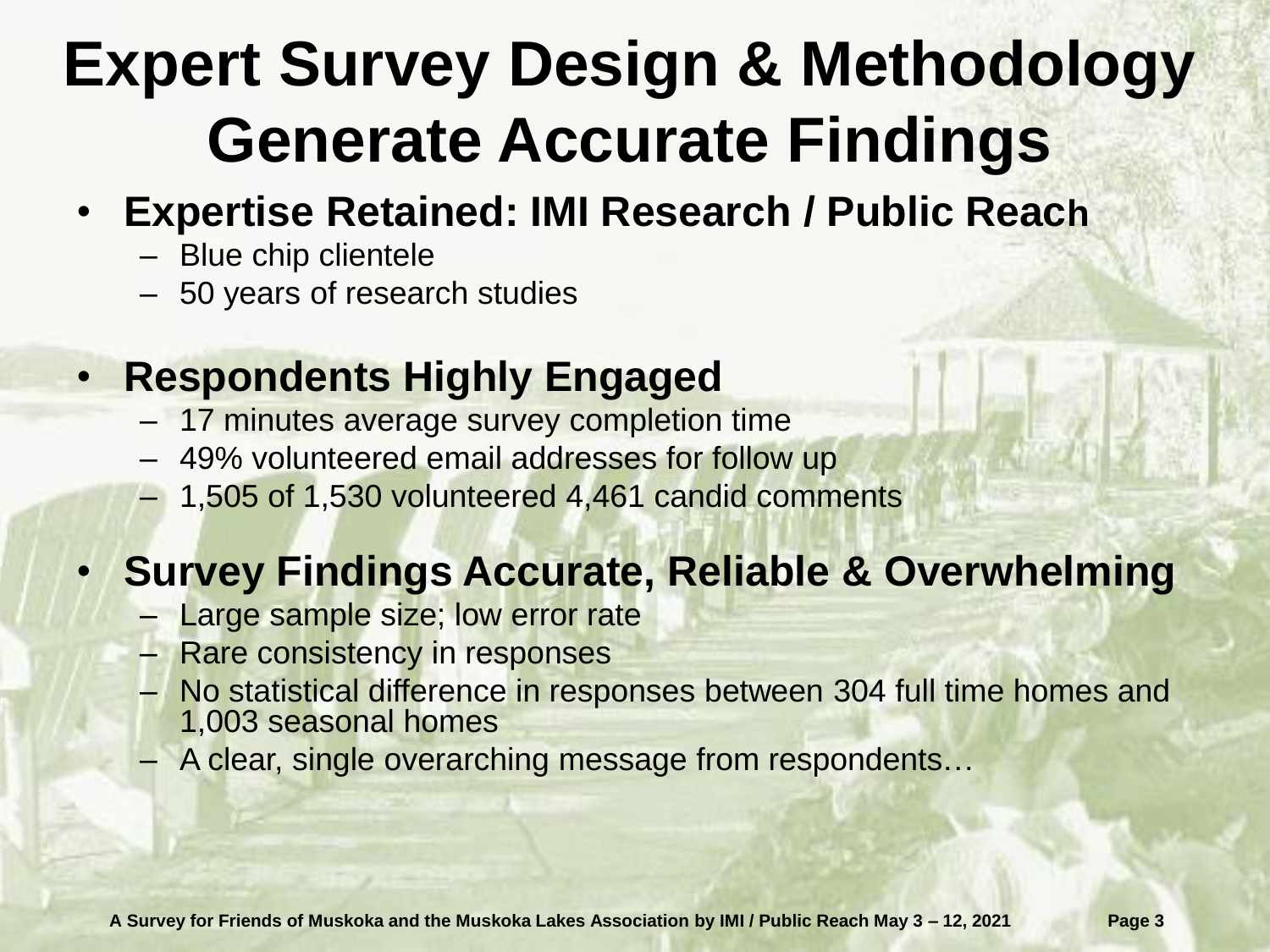### **Respondents' Overarching Message:**

A plea for…

## **Responsible Development with a Light Footprint that minimizes detrimental Environmental, Visual and Safety Impacts**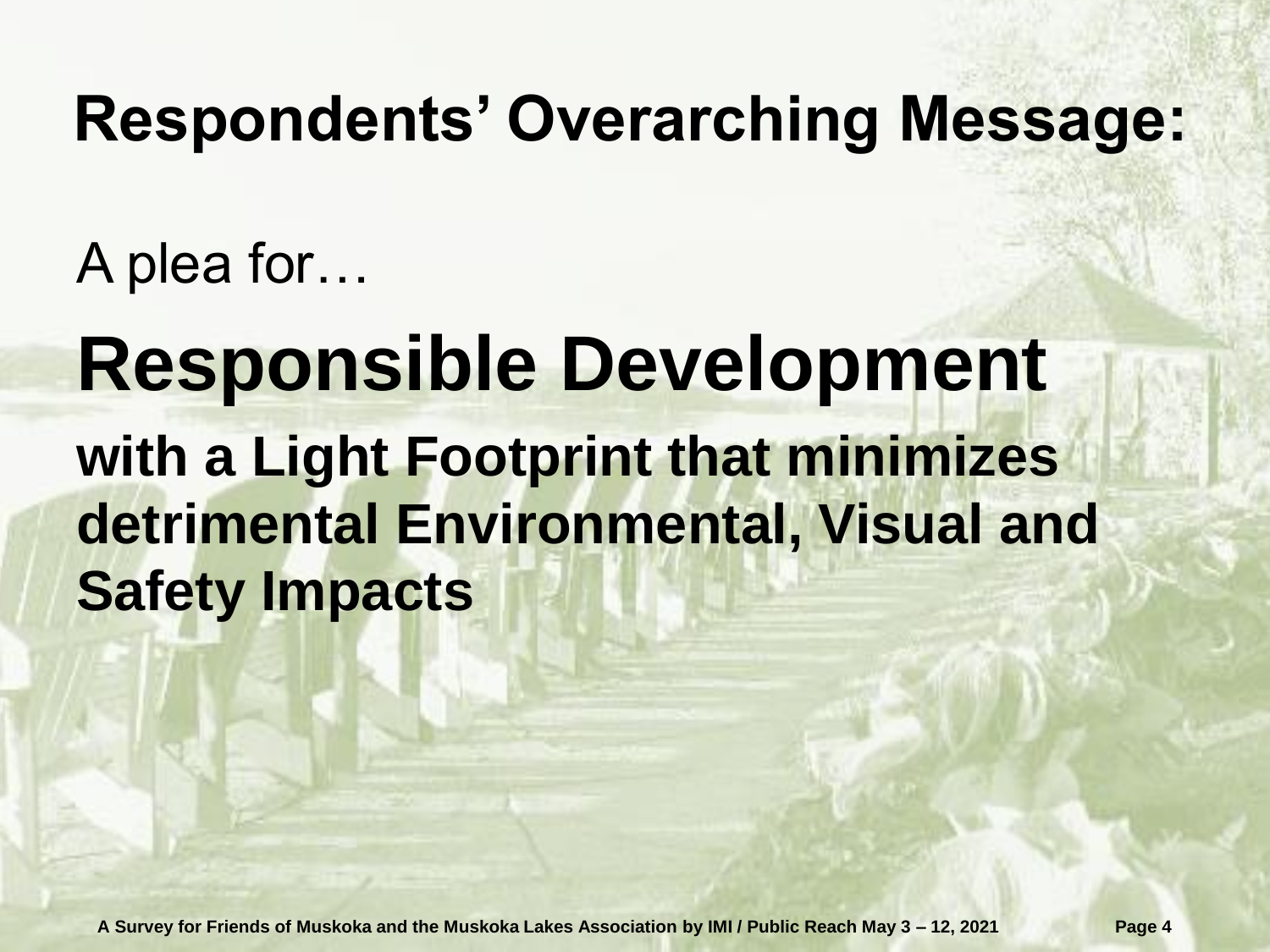### **Defining Responsible Development I**



While the survey found a wide range of responses, the  $+/-500$ -unit Goldhar Concept Drawing (above), received significantly more positive support than the more densely built Freed Concept. Note: The Township's current draft policies allow 2,000 units.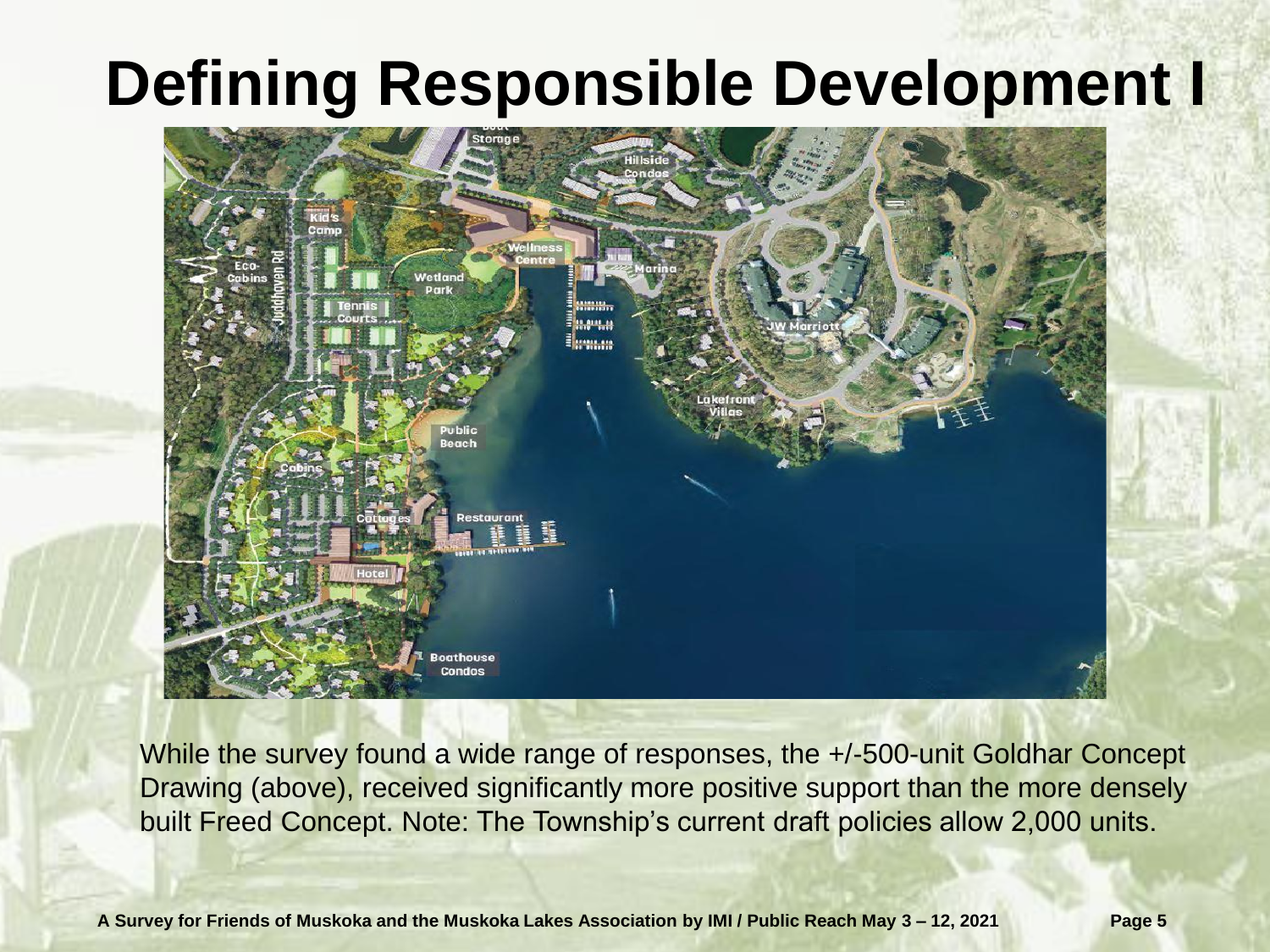# **Defining Responsible Development II**

#### • **Larger Building Setbacks and Vegetated Buffers**

- 96% seek **mandatory** setbacks and vegetated buffers
- 84% (1,286 people) seek 30 meter vegetated buffers from the shoreline

#### • **Lower Height Important to 99%**

- 90% (1,377 people) seek a Maximum of 4 floors or below tree line
- 5% seek a Maximum of 6 floors
- 0.3% Up to 11 floors

#### **Less Density is Better**

- 84% (1,286 people) seek a maximum of 1,000 units
- 7% support the 2,000 unit limit
- 90% seek less than 750,000 square feet in the waterfront area
- 4% support the 750,000 square foot limit in the waterfront area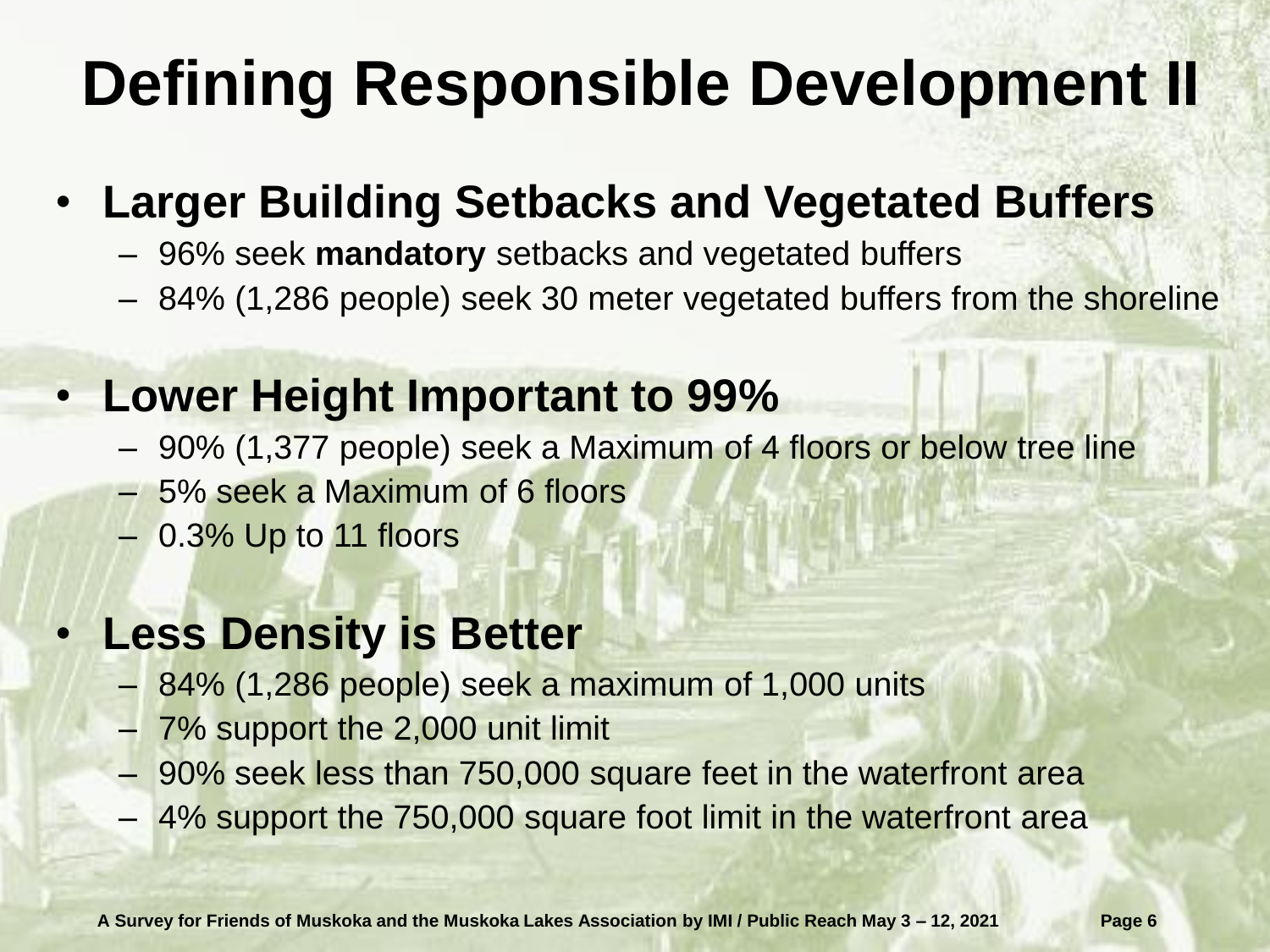# **Environment First, Safety Essential**

- **Any Development beyond what is currently built in Minett to be Contingent on Satisfying 3 of 3 Criteria:**
	- 89% **environmenta**l protection / stewardship / resilience
	- 85% **boating** capacity and safety
	- 84% **road** capacity and safety thresholds being met or exceeded

#### • **Hard Cap on Future Growth**

- 81% support a hard cap on growth beyond the policy limit
- 0.3% (4 people) support unrestricted growth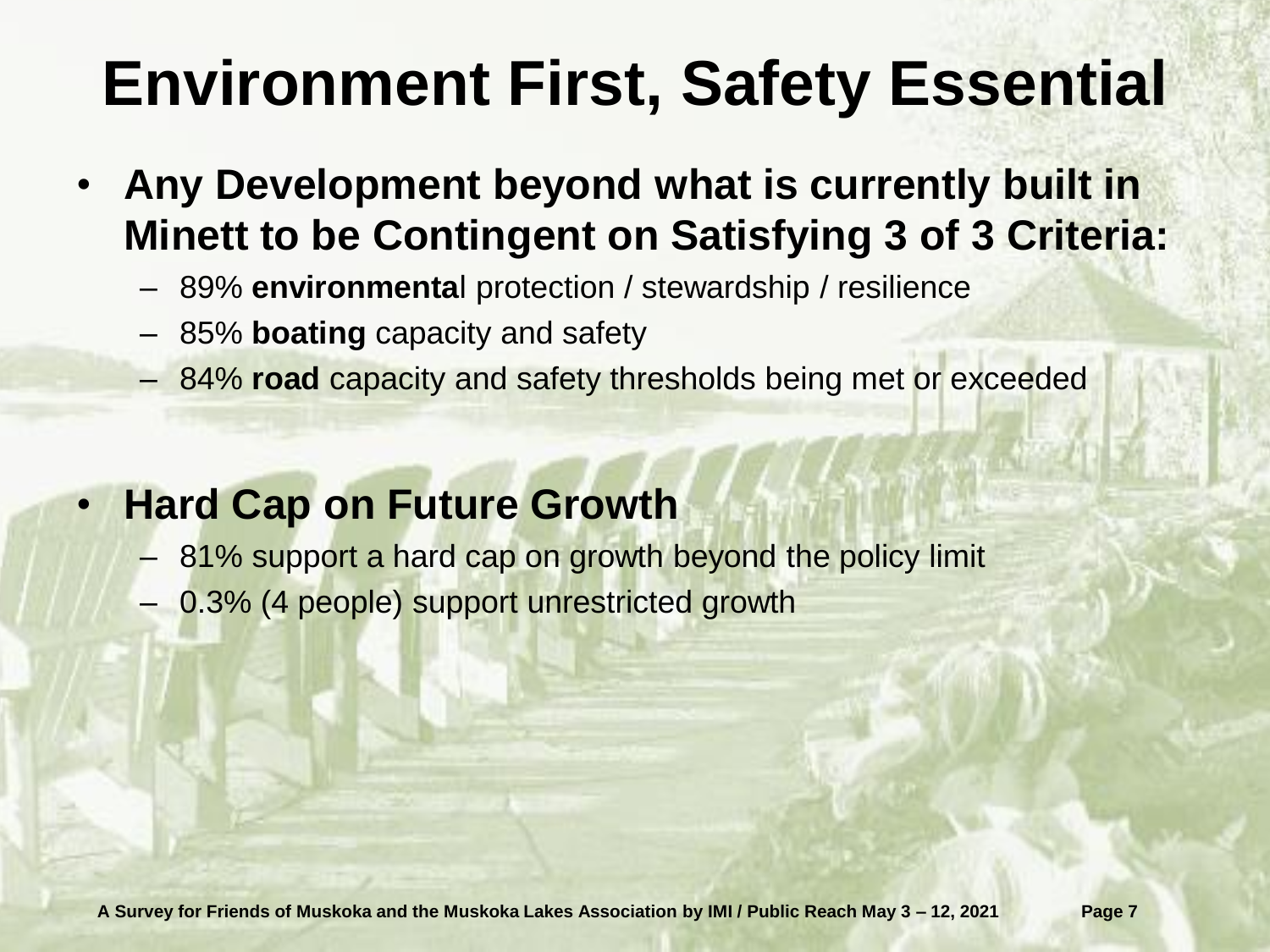### **Resort Use and Water Safety**

#### • **Resort Units are not Personal Homes**

- 63% support personal use of resort units being limited to 26 weeks per year and 4 weeks between June 15 and Sept 15
- 4% view unit-owner use restrictions as not important

#### • **Critical Importance of Boater & Swimmer Safety**

- 86% want 24 or fewer additional slips; 0.5% view slips as unimportant to them
- 97% seek limits on boat launching (84% critical, 13% very important); just 2% not very / not concerned

#### • **Staff Housing**

- 78% support requirement for onsite staff housing
- 8% support no requirement for onsite staff housing

#### • **Respondent Support for Resort Amenities**

- Restaurants 57%
- Walking Trails 39%
- Retail Stores 31%
- Golf 29%
- Marina 26%
- Wellness Spa 20%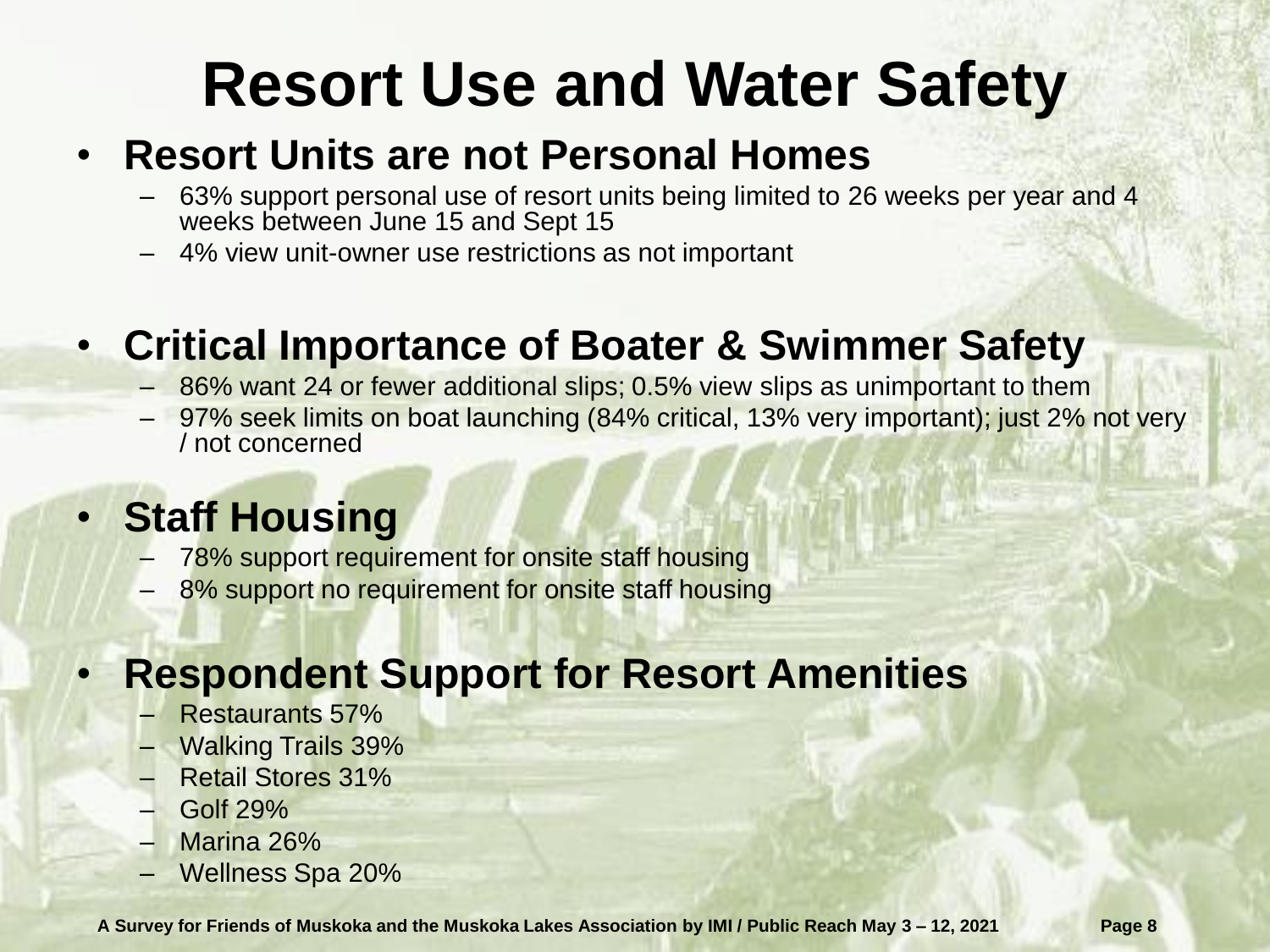# **Environmental, Visual & Safety Impacts**

Very Concerned (%) : Not Concerned (%)

- Tall Building Heights 93:1
- Overall Environmental Impact 92:2
- Density on the Resort Waterfront 91:1
- Overall Density of Resort 90:1
- Amount of Residential Allowed 85:2
- Boating Safety 83:1
- Building Setbacks 83:3
- Tree Removal 80<sup>.</sup>2
- Swimmer / Non-Motorized Safety 77:3
- Noise Pollution / Increased Noise 77:4
- Light Pollution 77:4
- Dark Sky Lighting 72:5
- Increased Traffic on Peninsula Rd 67:4
- Widening, other changes to Peninsula Rd 60:8
- Widening of Port Sandfield Bridge 60:13
- Pedestrian Safety 59:8
- Rock Blasting 59:11
- View from the Canoe 55:12
- Biking Safety 52:12
- Onsite Staff Housing 43:21

Only minor differences between Peninsula Road users and all survey respondents The other options were "A little concerning" and "No Opinion"

**A Survey for Friends of Muskoka and the Muskoka Lakes Association by IMI / Public Reach May 3 – 12, 2021 Page 9**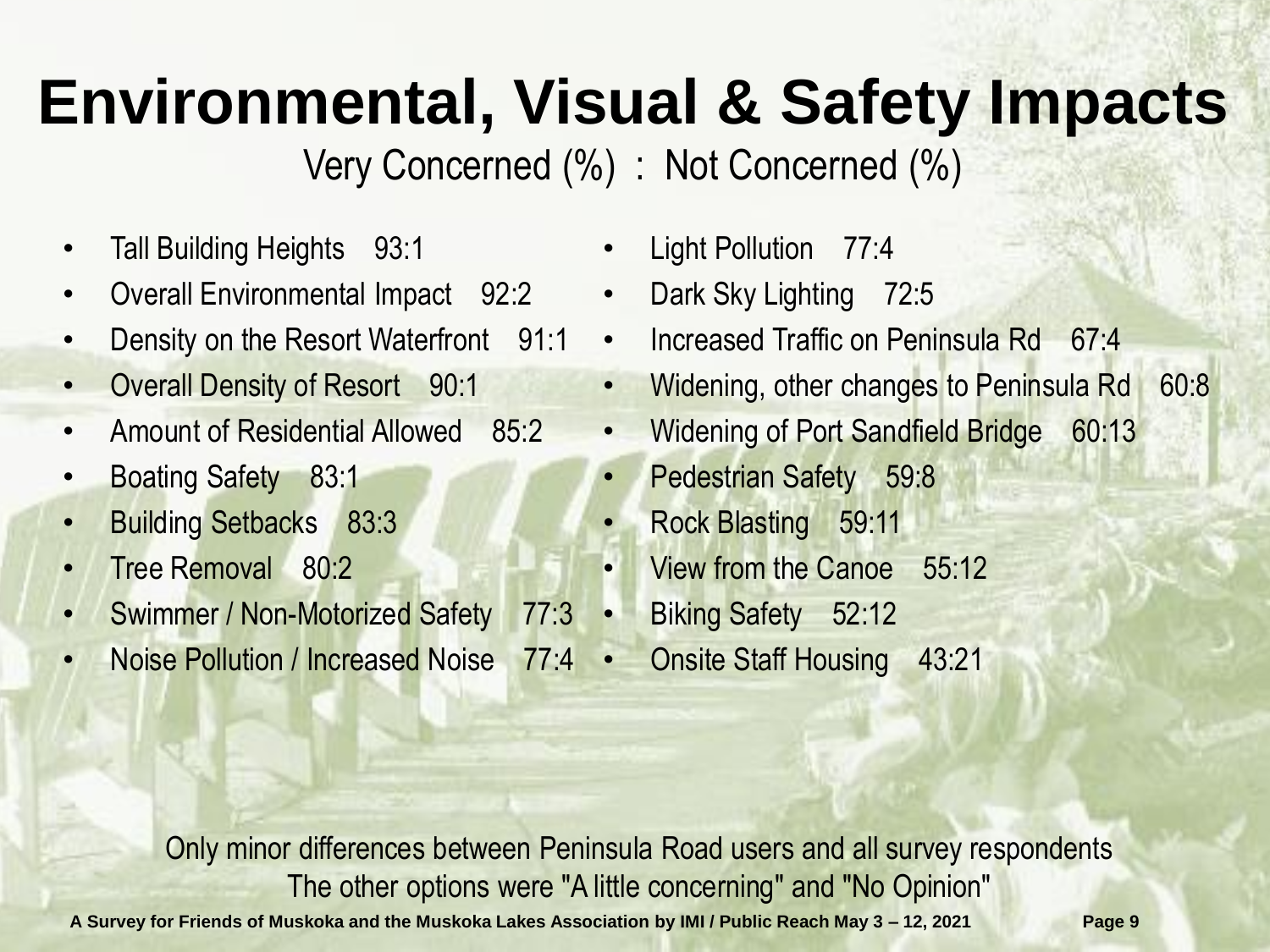## **In Their Own Words…**

The survey provided 12 opportunities for respondents to add their own thoughts, their own way. Here's a verbatim selection from the 4,461 comments received from 1,505 of the 1,530 respondents…

**"Muskoka needs to progress with the times and having new development is key for the local economy however it is paramount that the precedent that is set is thoughtful and mindful for future generations to enjoy this beautiful place on all big 3 lakes."**

**"Too much, too big, too many people. Dangerous for the environment, roads and waterways."**

**"The land is zoned for a resort and should be managed as such. It should be built/developed with minimal impact to the environment. Less is more so we can continue to enjoy the natural beauty of Muskoka."**

**"Adhere to the Minett Joint Policy Review Steering Committee's recommendations as closely as possible. There's a reason you commissioned them to look into all of this. Respect the process and accept their recommendations."**

**"Muskoka is a treasure to be developed with care to preserve it for future generations of Ontarians. Preserving its environment yet allowing growth and responsible development where warranted."**